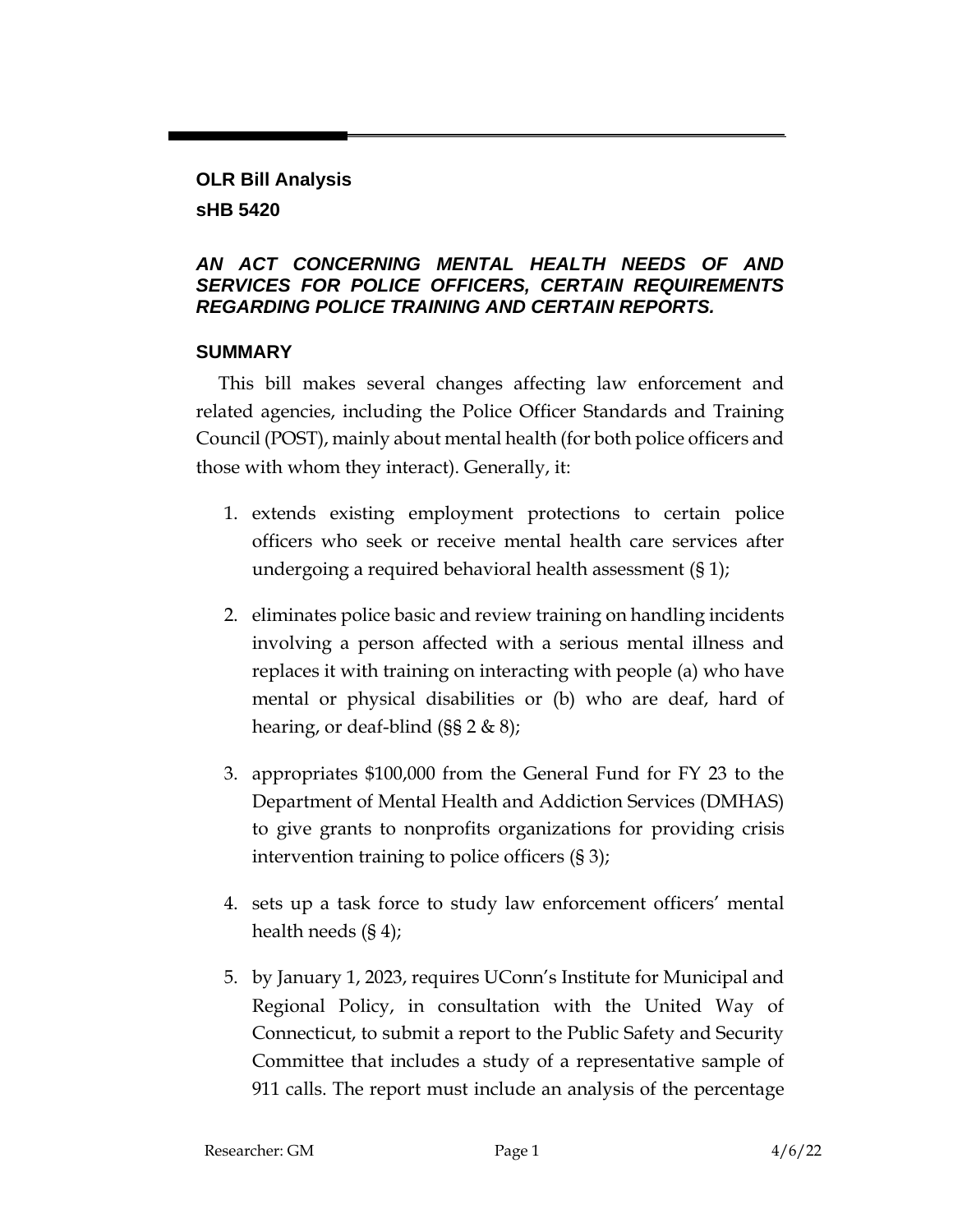of the calls that would be more appropriately directed to the 2-1- 1 Infoline program (which the United Way of Connecticut operates) (§ 5);

- 6. requires a report on the use of online or remote technology by POST for police officer training after initial certification (§ 6); and
- 7. requires DMHAS to report to the legislature about the Community and Law Enforcement for Addiction Recovery project's status (§ 7).

The bill also makes technical and conforming changes.

EFFECTIVE DATE: Upon passage, except the (1) appropriation for crisis intervention training is effective July 1, 2022, and (2) repeal of the current training on handling incidents involving an individual affected with a serious mental illness is effective October 1, 2023.

### **§ 1 — EMPLOYMENT PROTECTIONS**

Existing law generally prohibits a law enforcement unit from discharging, disciplining, discriminating against, or penalizing a police officer it employs only because the officer, among other things, seeks or receives mental health care services. The bill extends this protection to officers who seek or receive services due to a required behavioral health assessment. (By law police officers must submit to a behavioral health assessment at least every five years as a condition of continued employment (CGS § 7-291e).)

Under existing law and the bill, the protection does not apply to officers who seek or receive mental health care services to avoid disciplinary action.

# **§§ 2 & 8 — OFFICER TRAINING CURRICULA**

Current law requires state and local police basic and review training to include a course on handling incidents involving a person affected with a serious mental illness (CGS § 7-294r). The bill eliminates this course requirement and instead requires POST to develop training curricula, by July 1, 2023, for police officers on interacting with people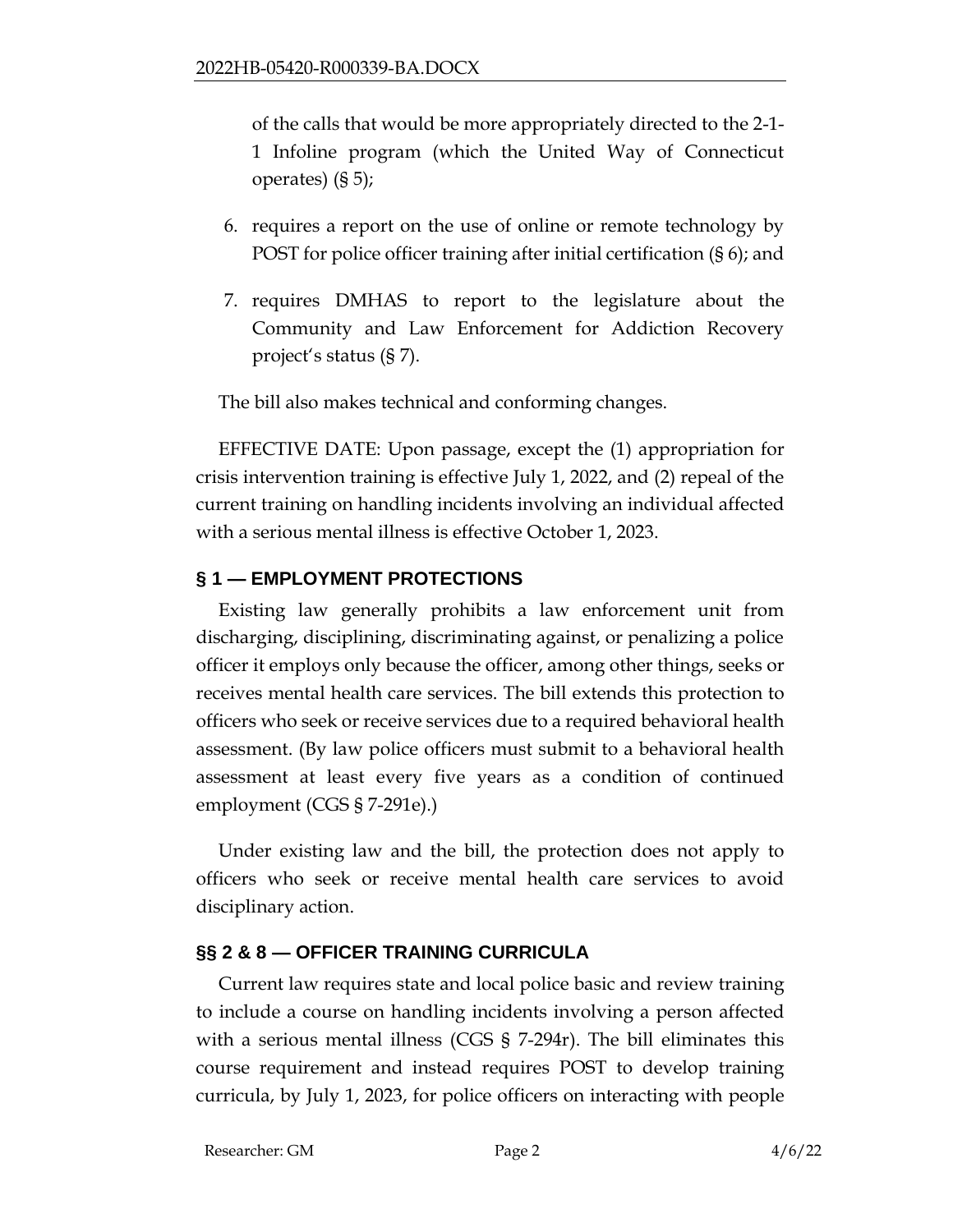(1) who have mental or physical disabilities and (2) who are deaf, hard of hearing, or deaf-blind. In developing both curricula, POST must first consult with individuals with these characteristics and advocates on their behalf. Beginning October 1, 2023, each police basic or review training program conducted or administered by POST, the State Police, or a municipal police department must include the new curricula.

Existing law, unchanged by the bill, requires police basic and review training programs to include training on handling incidents involving juveniles and adults with autism spectrum disorder, cognitive impairment, or nonverbal learning disorder (CGS §§ 7-294h).

# **§ 4 — MENTAL HEALTH TASK FORCE**

### *Purpose*

The bill creates an 11-member task force to study law enforcement officers' mental health needs. The task force must:

- 1. examine these officers' mental health needs;
- 2. list the programs that serve or could be available to serve them;
- 3. identify barriers to accessing those programs, such as issues of confidentiality and disclosure of treatment information; and
- 4. make recommendations for policies, practices, and legislation to address these officers' mental health needs, encourage officers to access programs, and eliminate access barriers.

Under the bill, the task force must submit a report with its findings and recommendations to the Public Safety and Security Committee by January 1, 2023.

# *Membership*

The task force consists of the Department of Emergency Services and Public Protection and DMHAS commissioners and POST chairperson, or their respective designees; two gubernatorial appointments; and six legislative appointments. Table 1, below, provides the qualifications for the appointed members.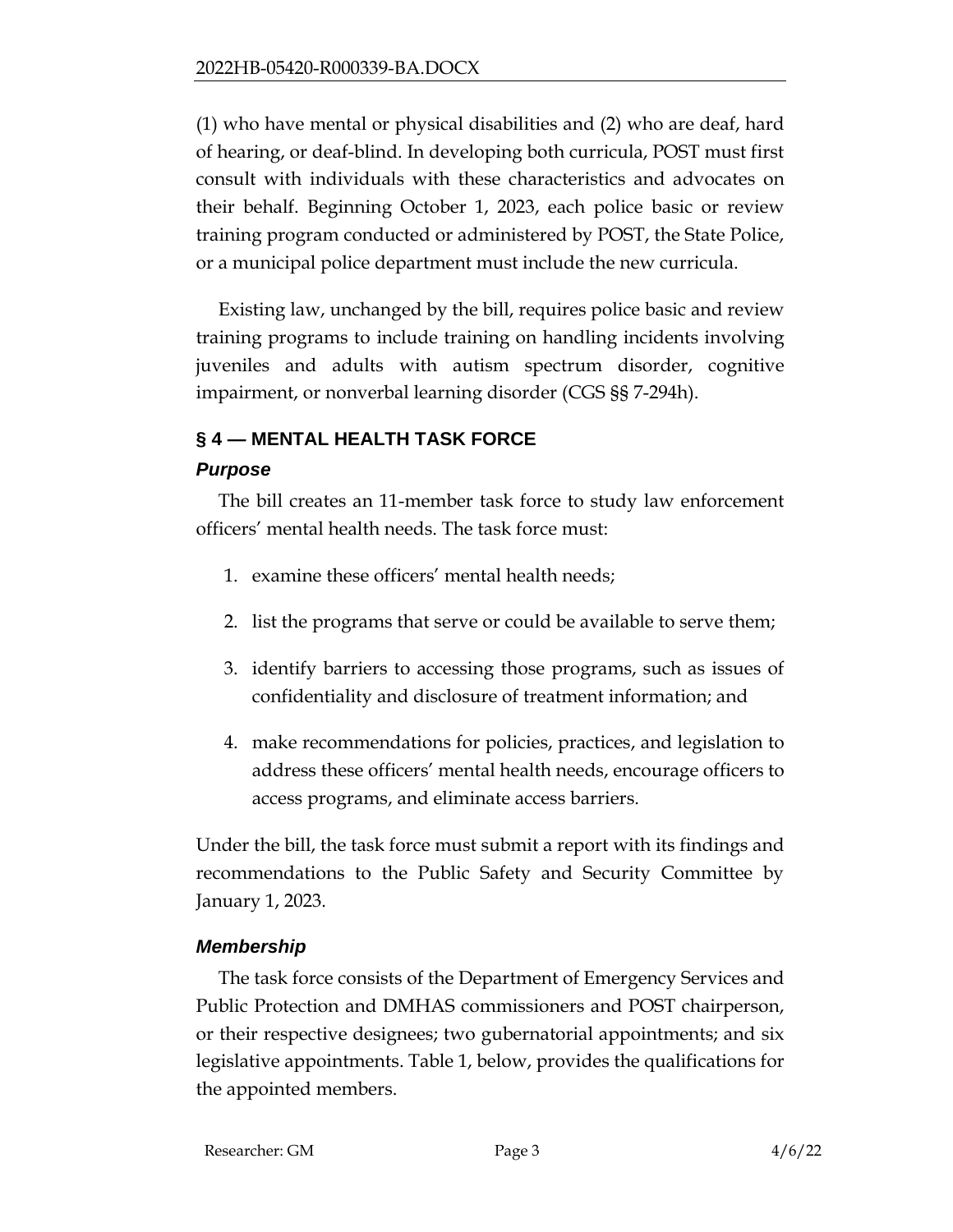| <b>Appointing Authority</b>  | Qualification                                                                                                                                                               |  |  |  |
|------------------------------|-----------------------------------------------------------------------------------------------------------------------------------------------------------------------------|--|--|--|
| Governor                     | • a municipal police chief representing<br>the Connecticut Police Chiefs<br>Association                                                                                     |  |  |  |
|                              | • a labor organization representative for<br>sworn members of municipal police<br>departments                                                                               |  |  |  |
| House speaker                | • a representative of the Honor<br>Wellness Center or another nonprofit<br>organization that provides mental<br>health treatment for police officers                        |  |  |  |
| Senate president pro tempore | • a representative of the Connecticut<br>Alliance to Benefit Law Enforcement<br>or another nonprofit organization that<br>trains police officers on mental health<br>issues |  |  |  |
| House majority leader        | • a labor organization representative for<br>sworn members of the State Police                                                                                              |  |  |  |
| Senate majority leader       | • a police officer from a municipal police<br>department                                                                                                                    |  |  |  |
| House minority leader        | • a representative of the Police Officers<br><b>Association of Connecticut</b>                                                                                              |  |  |  |
| Senate minority leader       | a police officer from a municipal police<br>department                                                                                                                      |  |  |  |

|  |  |  | Table 1: Task Force Appointments and Qualifications |
|--|--|--|-----------------------------------------------------|
|  |  |  |                                                     |

Under the bill, the appointing authorities must make their appointments within 30 days after the bill's passage and fill any vacancies. The legislative appointments may be legislators.

The bill requires the House speaker and the Senate president to select the task force's chairpersons from among its members. The chairpersons must schedule and hold the task force's first meeting within 60 days after the bill's passage.

### *Administration*

The Public Safety and Security Committee's administrative staff serves as task force staff. The task force terminates when it submits its report or January 1, 2023, whichever is later.

Researcher: GM Page 4 4/6/22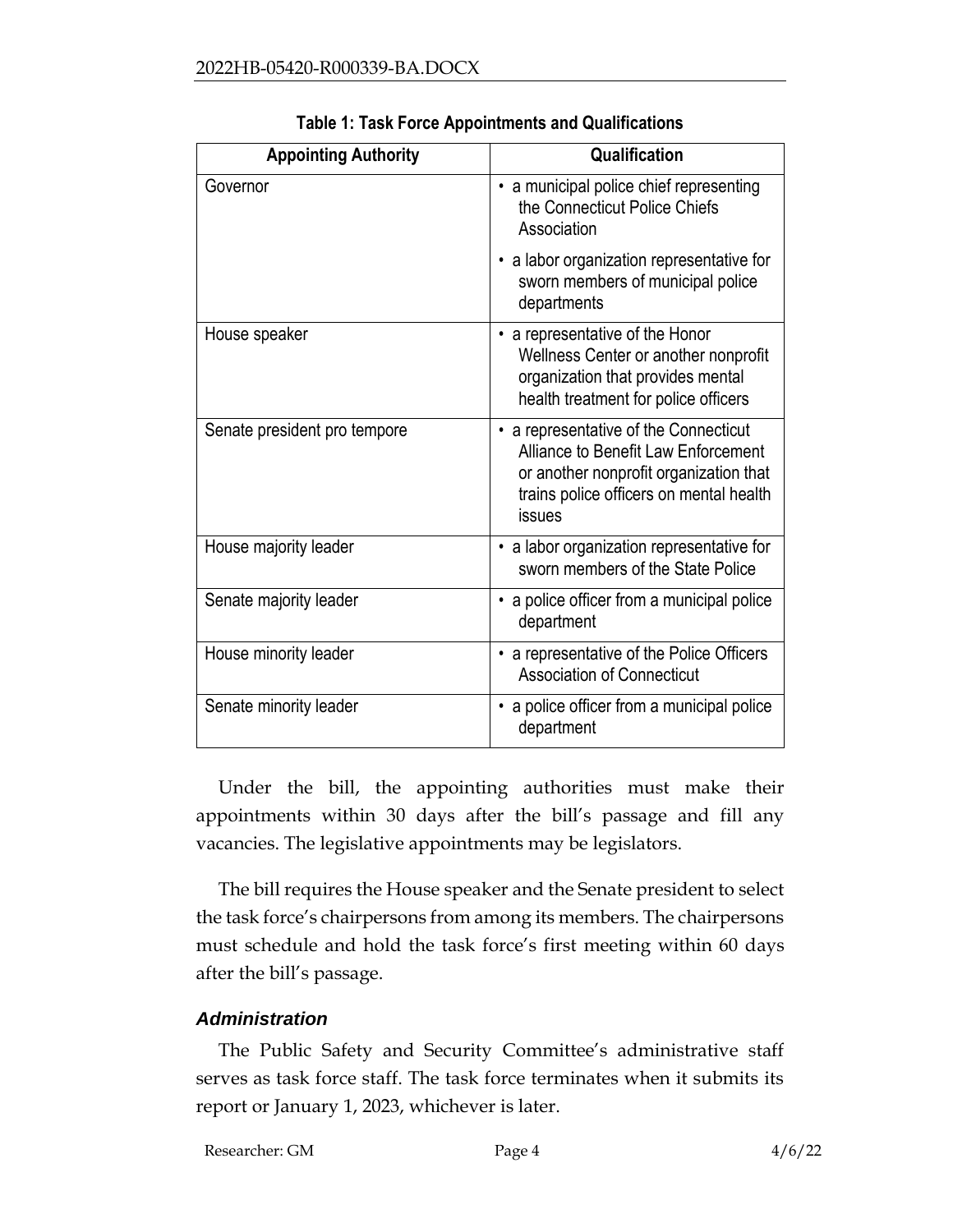# **§ 6 — ONLINE POLICE TRAINING REPORT**

Under existing law, POST may (1) develop an interactive electronic computer platform to administer training courses and (2) authorize police officers to complete certified review training at a local police department facility using the platform (CGS  $\S$  7-294d(a)(9)). The bill requires POST, by January 1, 2023, to submit a report to Public Safety and Security Committee that:

- 1. provides the implementation status of its interactive electronic computer platform;
- 2. describes any criteria it used to determine when officers may use the platform to complete certified review training;
- 3. determines whether any other police officer training that is required after initial certification may be done through the platform or another online or remote format without compromising training quality; and
- 4. recommends any legislation necessary to carry out its findings.

# **§ 7 — COMMUNITY AND LAW ENFORCEMENT FOR ADDICTION RECOVERY REPORT**

The bill requires DMHAS to submit a report to the Public Safety and Security Committee by January 1, 2023, that examines its Community and Law Enforcement for Addiction Recovery project. The report must include (1) an analysis of whether the project has successfully achieved its goals, (2) recommendations on improving the project, and (3) whether it should be expanded throughout the state.

# **BACKGROUND**

# *Law Enforcement Unit and Police Officers*

By law, a "law enforcement unit" is any state or municipal agency or department (or tribal agency or department created and governed under a memorandum of agreement) whose primary functions include enforcing criminal or traffic laws; preserving public order; protecting life and property; or preventing, detecting, or investigating crime.